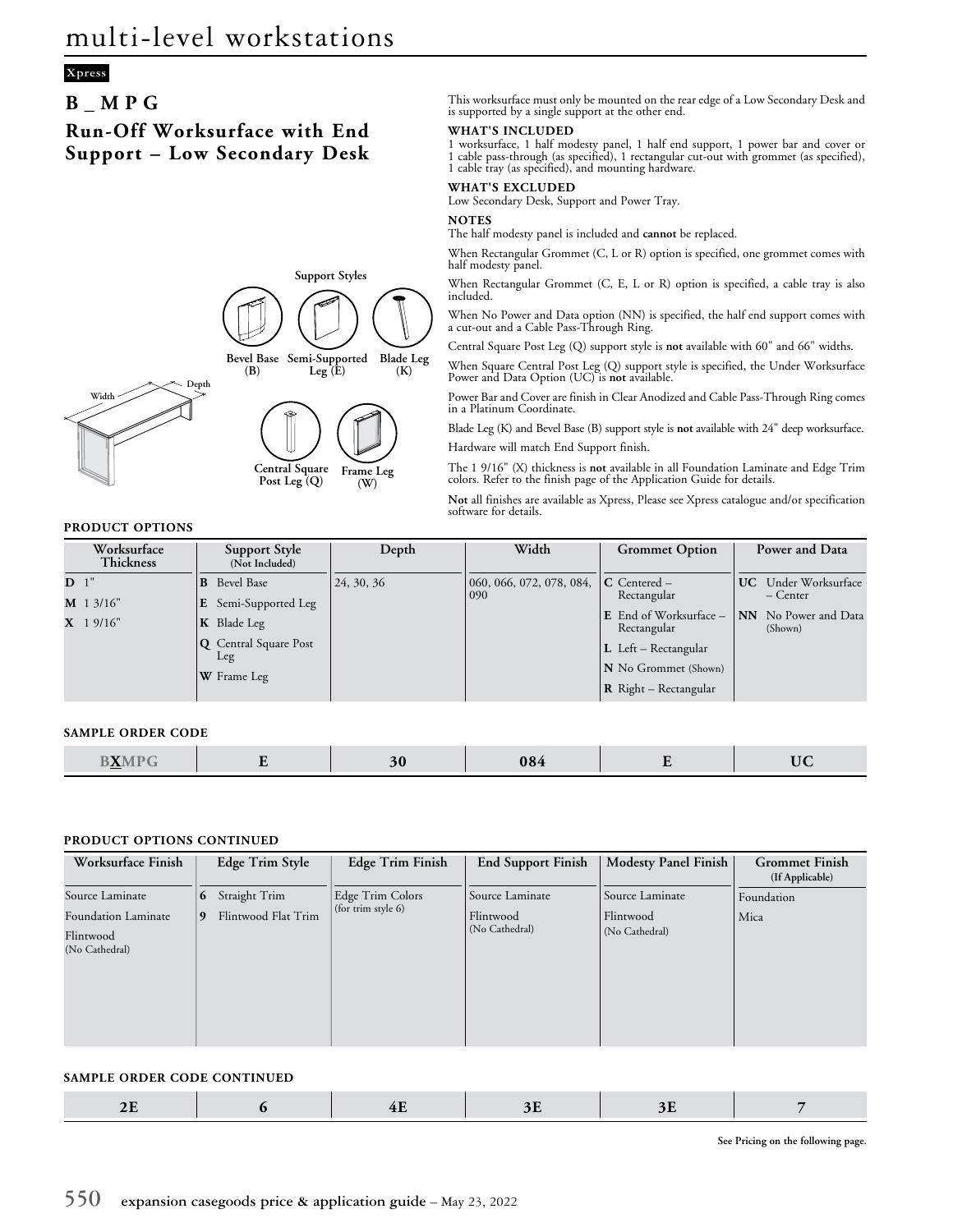### **Xpress**

# **B\_MPG Run-Off Worksurface with End Support – Low Secondary Desk (Continued)**

|        |           | $1"$ (D)                    |
|--------|-----------|-----------------------------|
|        |           | <b>SOURCE LAMINATE</b>      |
|        |           | NO POWER AND DATA (N        |
|        |           | <b>MODESTY PANEL FINISH</b> |
| D      | W         | Source<br>Laminate          |
| 24/610 | 60 / 1524 | 512                         |
| 24/610 | 66 / 1676 | 552                         |
| 24/610 | 72 / 1829 | 595                         |
| 24/610 | 78 / 1981 | 635                         |
| 24/610 | 84 / 2134 | 675                         |
| 24/610 | 90 / 2286 | 717                         |
|        |           |                             |
| 30/762 | 60 / 1524 | 602                         |
| 30/762 | 66 / 1676 | 652                         |
| 30/762 | 72 / 1829 | 699                         |
| 30/762 | 78 / 1981 | 749                         |
| 30/762 | 84 / 2134 | 797                         |
| 30/762 | 90 / 2286 | 847                         |
|        |           |                             |

**1 3/16" (M)**

**INCHES / MM PRICING**

**DIMENSIONS**

|        |           | $1"$ (D)               |                                        |
|--------|-----------|------------------------|----------------------------------------|
|        |           | <b>SOURCE LAMINATE</b> |                                        |
|        |           | NO POWER AND DATA (NN) | <b>UNDER WORKSURFACE - CENTER (UC)</b> |
|        |           | MODESTY PANEL FINISH   |                                        |
| D      | W         | Source<br>Laminate     | Source<br>Laminate                     |
| 24/610 | 60 / 1524 | 512                    | n/a                                    |
| 24/610 | 66 / 1676 | 552                    | n/a                                    |
| 24/610 | 72/1829   | 595                    | n/a                                    |
| 24/610 | 78 / 1981 | 635                    | n/a                                    |
| 24/610 | 84/2134   | 675                    | n/a                                    |
| 24/610 | 90/2286   | 717                    | n/a                                    |
|        |           |                        |                                        |
| 30/762 | 60 / 1524 | 602                    | 992                                    |
| 30/762 | 66 / 1676 | 652                    | 1039                                   |
| 30/762 | 72/1829   | 699                    | 1085                                   |
| 30/762 | 78 / 1981 | 749                    | 1137                                   |
| 30/762 | 84/2134   | 797                    | 1185                                   |
| 30/762 | 90 / 2286 | 847                    | 1233                                   |
|        |           |                        |                                        |

|        |           |                               | <b>FLINTWOOD</b><br><b>FOUNDATION LAMINATE</b> |                    |           | <b>FLINTWOOD</b><br><b>FOUNDATION LAMINATE</b> |           |                    |           |
|--------|-----------|-------------------------------|------------------------------------------------|--------------------|-----------|------------------------------------------------|-----------|--------------------|-----------|
|        |           | <b>NO POWER AND DATA (NN)</b> |                                                |                    |           | UNDER WORKSURFACE - CENTER (UC)                |           |                    |           |
|        |           |                               | MODESTY PANEL FINISH                           |                    |           |                                                |           |                    |           |
|        |           | Source<br>Laminate            | Flintwood                                      | Source<br>Laminate | Flintwood | Source<br>Laminate                             | Flintwood | Source<br>Laminate | Flintwood |
| 24/610 | 60 / 1524 | 714                           | 1124                                           | 1610               | 2020      | n/a                                            | n/a       | n/a                | n/a       |
| 24/610 | 66 / 1676 | 775                           | 1210                                           | 1687               | 2122      | n/a                                            | n/a       | n/a                | n/a       |
| 24/610 | 72/1829   | 836                           | 1289                                           | 1767               | 2220      | n/a                                            | n/a       | n/a                | n/a       |
| 24/610 | 78 / 1981 | 898                           | 1415                                           | 1873               | 2390      | n/a                                            | n/a       | n/a                | n/a       |
| 24/610 | 84 / 2134 | 957                           | 1452                                           | 1949               | 2444      | n/a                                            | n/a       | n/a                | n/a       |
| 24/610 | 90 / 2286 | 1016                          | 1532                                           | 2019               | 2535      | n/a                                            | n/a       | n/a                | n/a       |
| 30/762 | 60 / 1524 | 855                           | 1265                                           | 1721               | 2131      | 1241                                           | 1651      | 2107               | 2517      |
| 30/762 | 66 / 1676 | 929                           | 1364                                           | 1833               | 2268      | 1316                                           | 1751      | 2222               | 2657      |
| 30/762 | 72/1829   | 1001                          | 1454                                           | 1919               | 2372      | 1386                                           | 1839      | 2305               | 2758      |
| 30/762 | 78 / 1981 | 1075                          | 1592                                           | 2033               | 2550      | 1462                                           | 1979      | 2420               | 2937      |
| 30/762 | 84 / 2134 | 1151                          | 1646                                           | 2120               | 2615      | 1536                                           | 2031      | 2508               | 3003      |
| 30/762 | 90 / 2286 | 1223                          | 1739                                           | 2199               | 2715      | 1610                                           | 2126      | 2588               | 3104      |
| 36/914 | 60 / 1524 | 997                           | 1407                                           | 1913               | 2323      | 1383                                           | 1793      | 2300               | 2710      |
| 36/914 | 66 / 1676 | 1081                          | 1516                                           | 2042               | 2477      | 1469                                           | 1904      | 2428               | 2863      |
| 36/914 | 72/1829   | 1168                          | 1621                                           | 2145               | 2598      | 1554                                           | 2007      | 2532               | 2985      |
| 36/914 | 78 / 1981 | 1255                          | 1772                                           | 2241               | 2758      | 1641                                           | 2158      | 2628               | 3145      |
| 36/914 | 84 / 2134 | 1341                          | 1836                                           | 2343               | 2838      | 1729                                           | 2224      | 2731               | 3226      |
| 36/914 | 90 / 2286 | 1427                          | 1943                                           | 2444               | 2960      | 1815                                           | 2331      | 2832               | 3348      |

**Pricing is continued on the following page.**